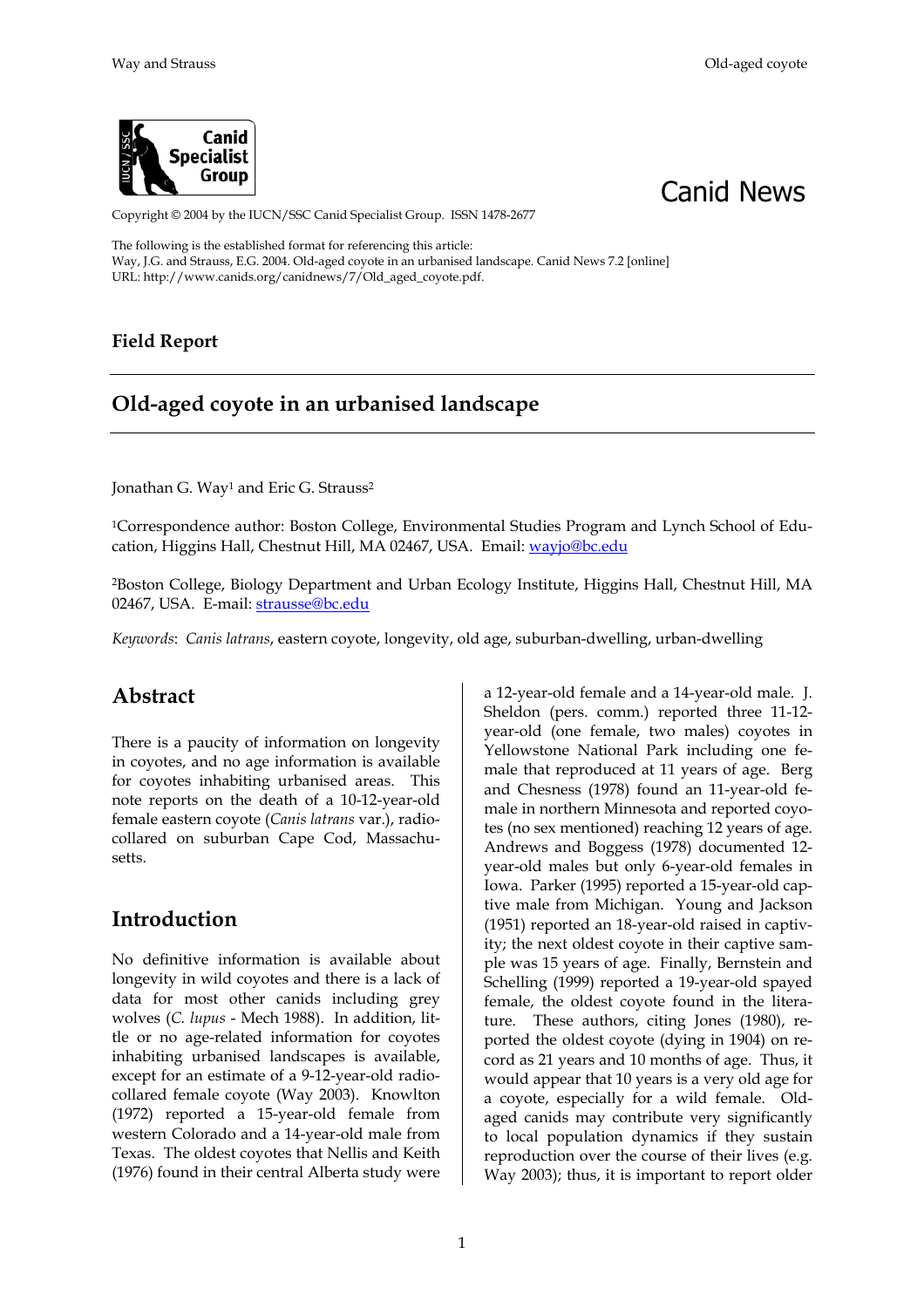animals in different environments in order to get a sense of the age structure of various populations.

# **Results and Discussion**

On 8 June 2001 we captured a 17.7kg eastern coyote (#0110) in the town of Barnstable, within suburban Cape Cod, Massachusetts. Her age was estimated from tooth wear (Bowen 1982, Landon et al. 1998) as 9-12 years old (Way 2003). From June 2001–September 2002 we located her 429 times, travelling regularly through a 24.4km2 home range. She gave birth to four or more pups on a golf course in late March 2002 and they were observed at her group's traditional rendezvous site (Way et al. 2001, Way 2003) through July 20023. In early fall 2002 #0110 was observed and appeared robust. We did not track her from September 2002 to June 2003, when we found her body under a shed next to a large open cranberry bog, having apparently died of natural causes. Judging by the age of decomposition it appeared that she had died during the late winter. We extracted one lower canine and had it aged (Matson's Laboratory, LLC, Milltown, Montana). The result indicated that #0110 was 11  $(+/- 1)$  years old and the testing had the highest reliability (certainty code = "A") associated with the laboratory's cementum aging analysis. This laboratory result supports visibly assessing tooth wear as a reliable indicator for estimating age in older canids. Because #0110 probably died during late winter 2002 (i.e. before the whelping season for coyotes) but was not recovered until early summer 2003, we suspect that she may have been up to 11 years and 8 months old, assuming coyotes are born in early April in our study area (Way et al. 2001). She gave birth and successfully reared pups during her last year of life.

<sup>3</sup>**[http://www2.bc.edu/~wayjo/2002updates/7-](http://www2.bc.edu/~wayjo/2002updates/7-16b-02.html) [16b-02.html](http://www2.bc.edu/~wayjo/2002updates/7-16b-02.html)**

### **Acknowledgements**

We thank L. Venezia and his staff at the Hyannis Animal Hospital, in-kind benefits from P. Auger and the Way family, and support from the Environmental Studies Program and the Biology Department at Boston College. Care

and use of animal subjects was approved by Boston College's Institutional Animal Care and Use Committee Protocol Number 01–02 and by Massachusetts Division of Fisheries and Wildlife permit #046LP01.

# **References**

Andrews, R.D. and Boggess, E.K. 1992. Ecology of coyotes in Iowa. Pp. 249-265 in M. Bekoff (ed.). *Coyotes: biology, behaviour, and management*. Reprint 2001, The Blackburn Press, Caldwell, New Jersey.

Berg, W.E. and Chesness, R.A. 1992. Ecology of coyotes in northern Minnesota. Pp. 229-247 in M. Bekoff (ed.). *Coyotes: biology, behaviour, and management*. Reprint 2001, The Blackburn Press, Caldwell, New Jersey.

Bernstein, K.S. and Schelling, S.H. 1999. Oral squamous cell carcinoma in a coyote (*Canis latrans*). *Journal of Zoo and Wildlife Medicine* 30:305-307.

Bowen, W.D. 1982. Determining age of coyotes, *Canis latrans*, by tooth sections and tooth-wear patterns. *Canadian Field-Naturalist* 96:339-341.

Jones, M.L. 1980. Lifespan in mammals. Pp. 495-509 in R.J. Montali and G. Migaski (eds.). *The comparative pathology of zoo animals*. Smithsonian Institution Press, Washington, D.C.

Knowlton, F.F. 1972. Preliminary interpretations of coyote population mechanics with some management implications. *Journal of Wildlife Management* 36:369-382.

Landon, D.B., Waite, C.A., Peterson, R.O. and Mech, L.D. 1998. Evaluation of age determination techniques for gray wolves. *Journal of Wildlife Management* 62:674-682.

Mech, L.D. 1988. Longevity in wild wolves. *Journal of Mammalogy* 69:197-198.

Nellis, C.H. and Keith, L.B. 1976. Population dynamics of coyotes in central Alberta, 1964-68. *Journal of Wildlife Management* 40:389-399.

Parker, G. 1995. *Eastern coyote: the story of its success*. Nimbus Publishing, Halifax, Nova Scotia.